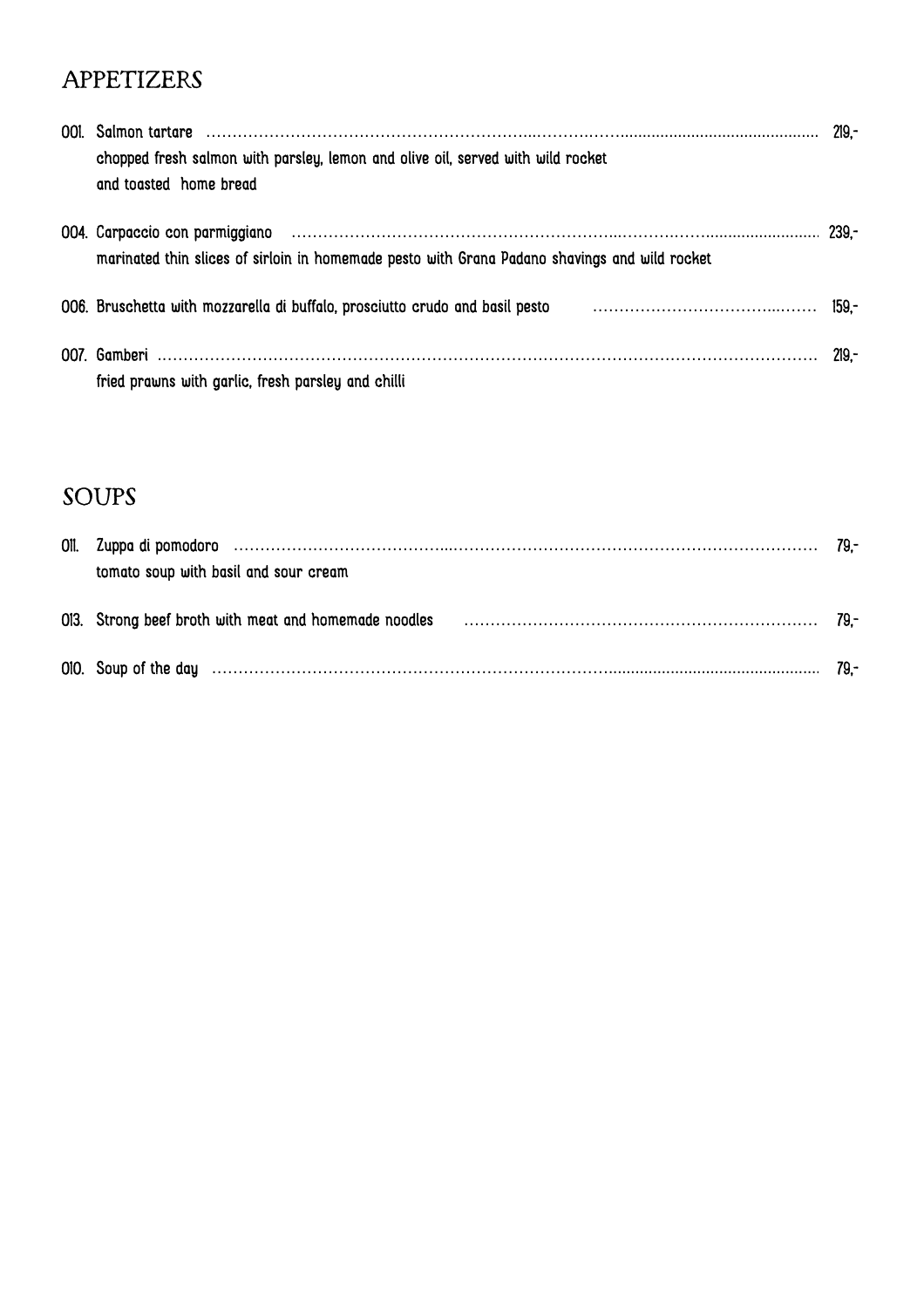# FRESH PASTA / HOMEMADE POTATO GNOCCHI

| 014. Spaghetti aglio olio e peperoncino* ……………………………………………………………………………… 179,-<br>chilli peppers, garlic, parsley, Grana Padano                                                                       |  |
|------------------------------------------------------------------------------------------------------------------------------------------------------------------------------------------------------|--|
| pancetta bacon, egg yolk, Grana Padano                                                                                                                                                               |  |
| meat ragout with fresh tomatoes and herbs, Grana Padano                                                                                                                                              |  |
| 020. Spaghetti con pomodori secchi membri matteriali controllare che controlle controlle con pomodori secchi m<br>dried tomatoes, pancetta bacon, chilli, garlic, wild rocket, Grana Padano shavings |  |
| fresh tomatoes, beef, pancetta bacon, chilli, oregan, Grana Padano shavings                                                                                                                          |  |
| chicken, boletes, spinach, Grana Padano                                                                                                                                                              |  |
| 021. Tagliatelle con Salsiccia (allegation and allegation and allegation and allegation and allegation and all<br>Italian sausage Salsiccia, garlic, fresh rosemary, cream, parsley, Grana Padano    |  |
| meat ragout, cream sauce, Grana Padano                                                                                                                                                               |  |
| chicken, spinach, cream, garlic, Grana Padano                                                                                                                                                        |  |
| 037. Gnocchi con carne di maiale<br>pork tenderloin, Prosciutto crudo, cherry tomatoes, Grana Padano                                                                                                 |  |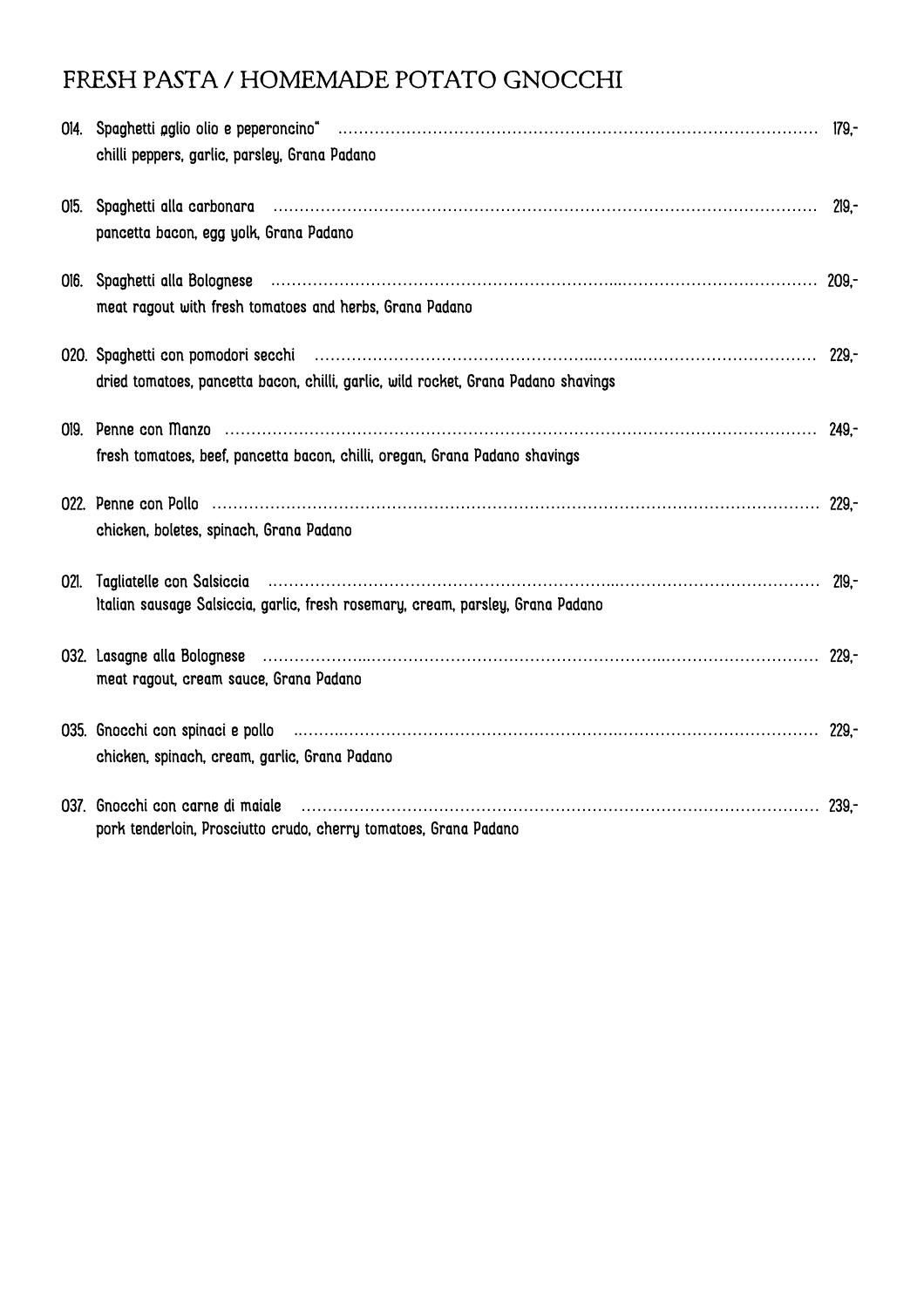### RISOTTO

(made of Arborio rice)

| chicken, pancetta, Grana Padano                             |  |
|-------------------------------------------------------------|--|
| pork tenderloin, meadow mushrooms, rosemary, Grana Padano   |  |
| roasted octopus, cherry tomatoes, basil pesto, Grana Padano |  |

## LARGE AND SMALLS SALADS

| 092. Caesar salad with chicken meat or tiger prawns (and the content content content and the 239,-                              |  |
|---------------------------------------------------------------------------------------------------------------------------------|--|
| fresh mixed salad with marinated Balkan cheese and olives                                                                       |  |
| 095. Chicken salad with spicy chicken and blue cheese manufactured contain and the container 239,-                              |  |
| lettuce salad variation, with tomatoes, pepper, filleted beef steak and homemade grissini<br>dried tomatoes and chilli dressing |  |
| 098. Salad with grilled goat cheese caramelized pear and walnuts (and all contained all all all all 239,-                       |  |
| 103. Fresh mixed salad communication and the contract the contract of the contract the contract the contract t                  |  |
| 104. Fresh mixed salad with Balkan cheese manufactured contains and the contact the manufactured manufactured                   |  |
| 101. Wild rocket salad with cherry tomatoes and Grana Padano shavings [101] University Conservation and the 129,-               |  |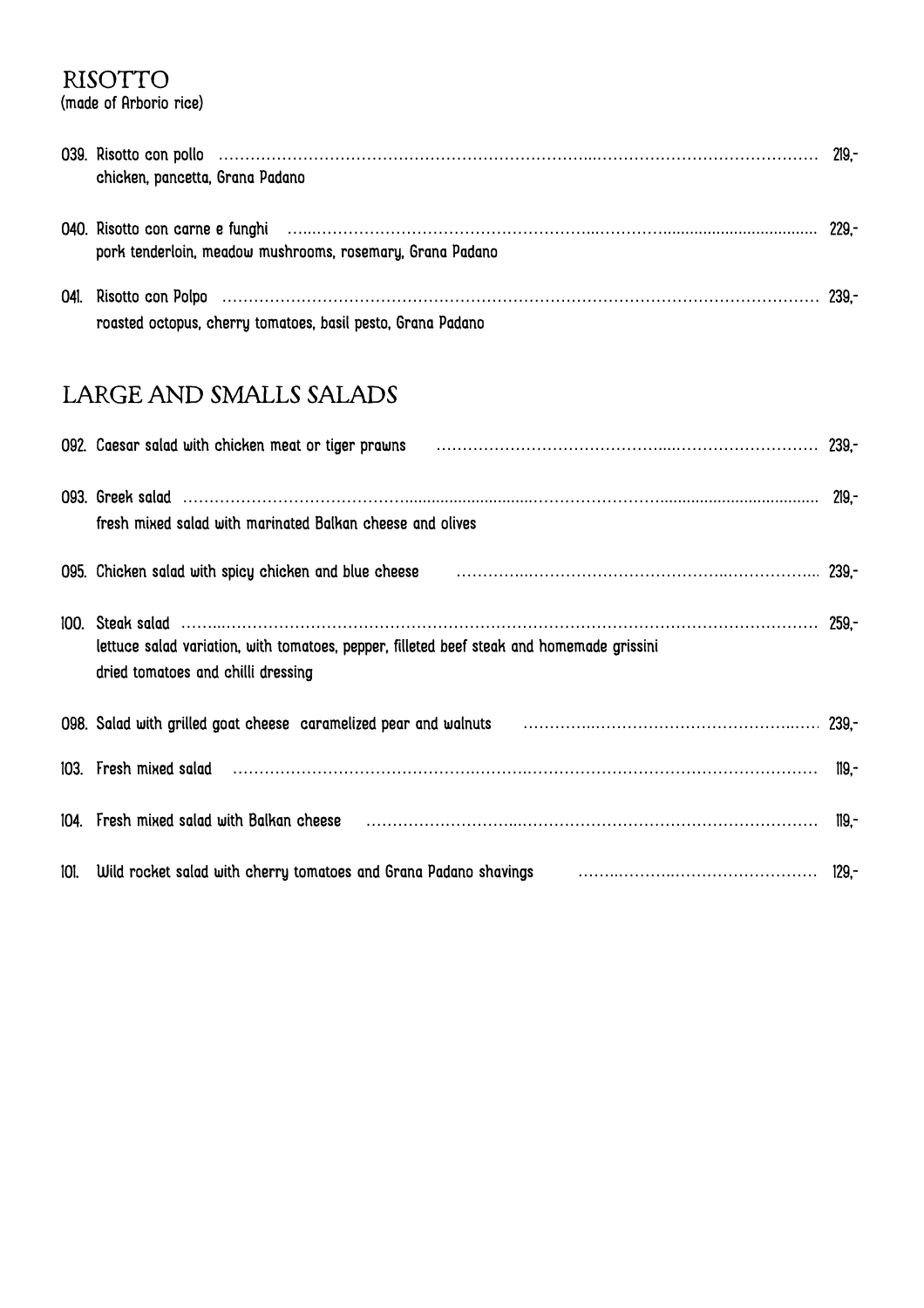## PIZZA

| tomatoes, mozzarella, basil                                                                                                                                                                            |         |
|--------------------------------------------------------------------------------------------------------------------------------------------------------------------------------------------------------|---------|
| tomatoes, mozzarella, ham, oregano                                                                                                                                                                     |         |
| tomatoes, mozzarella, pepper salami, oregano                                                                                                                                                           |         |
| cream, mozzarella, ham, bacon, eggs                                                                                                                                                                    |         |
| tomatoes, mozzarella, meadow mushrooms, eggs, oregano                                                                                                                                                  | 179.-   |
| tomatoes, mozzarella, spicy salami, rosemary                                                                                                                                                           | $219 -$ |
| tomatoes, mozzarella, Prosciutto crudo, meadow mushrooms, artichokes, olives, oregano                                                                                                                  | 219.-   |
| tomatoes, mozzarella, ham, meadow mushrooms, oregano                                                                                                                                                   |         |
| tomatoes, mozzarella, Prosciutto crudo, meadow mushrooms, olives, oregano                                                                                                                              |         |
| 054. Prosciutto crudo e rucola (1998) (249, 1998) (249, 1998) (249, 1998) (249, 1998) (249, 1998) (249, 1998)<br>mozzarella, fresh tomatoes, Prosciutto crudo, flavoured rucola, Grana Padano shavings |         |
| tomatoes, Grana Padano, raw sirloin slices, hot peppers, rosemary                                                                                                                                      |         |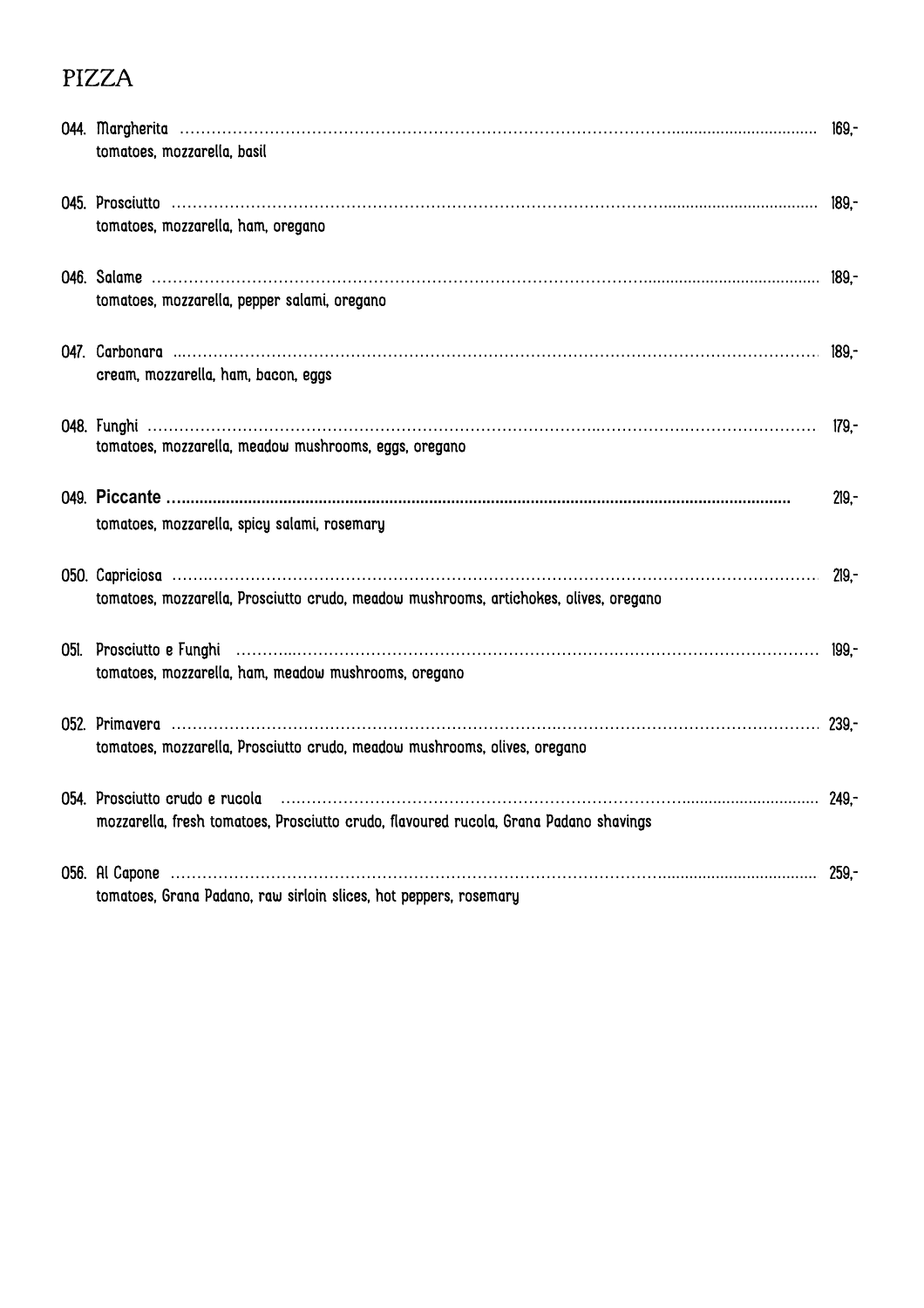|      | tomatoes, mozzarella, pepper salami, onion, eggs, chilli peppers, oregano               |         |
|------|-----------------------------------------------------------------------------------------|---------|
|      |                                                                                         |         |
|      | cream or tomatoes, mozzarella, ham, meadow mushrooms, Gorgonzola, chicken meat, oregano |         |
|      | tomatoes, mozzarella, red onion, pork tenderloin marinated in coarse mustard, rucola    |         |
|      |                                                                                         |         |
| 061. | tomatoes, mozzarella, achoviches, capers, olives                                        | $229 -$ |
|      |                                                                                         |         |
|      | cream or tomatoes, mozzarella, Gorgonzola, Grana Padano, ricotta                        |         |
|      |                                                                                         |         |
|      | cream, mozzarella, cnicken meat, spinach, borgonzola, oregano                           |         |
|      |                                                                                         |         |
|      | tomatoes, mozzarella, ham, salami, bacon, hot peppers, oregano                          |         |
|      |                                                                                         |         |
|      | 1/4 Margherita, 1/4, Salami 1/4 Prosciutto e Funghi, 1/4 Gamberetti                     |         |
|      |                                                                                         |         |
|      | cream, mozzarella, potato slices, bacon, smoked cheese, rosemary                        |         |
|      |                                                                                         |         |
|      | tomatoes, mozzarella, tuna fish, onion, egg, oregano                                    |         |
|      |                                                                                         |         |
|      | tomatoes, mozzarella, salsiccia, rosemary, rucola                                       |         |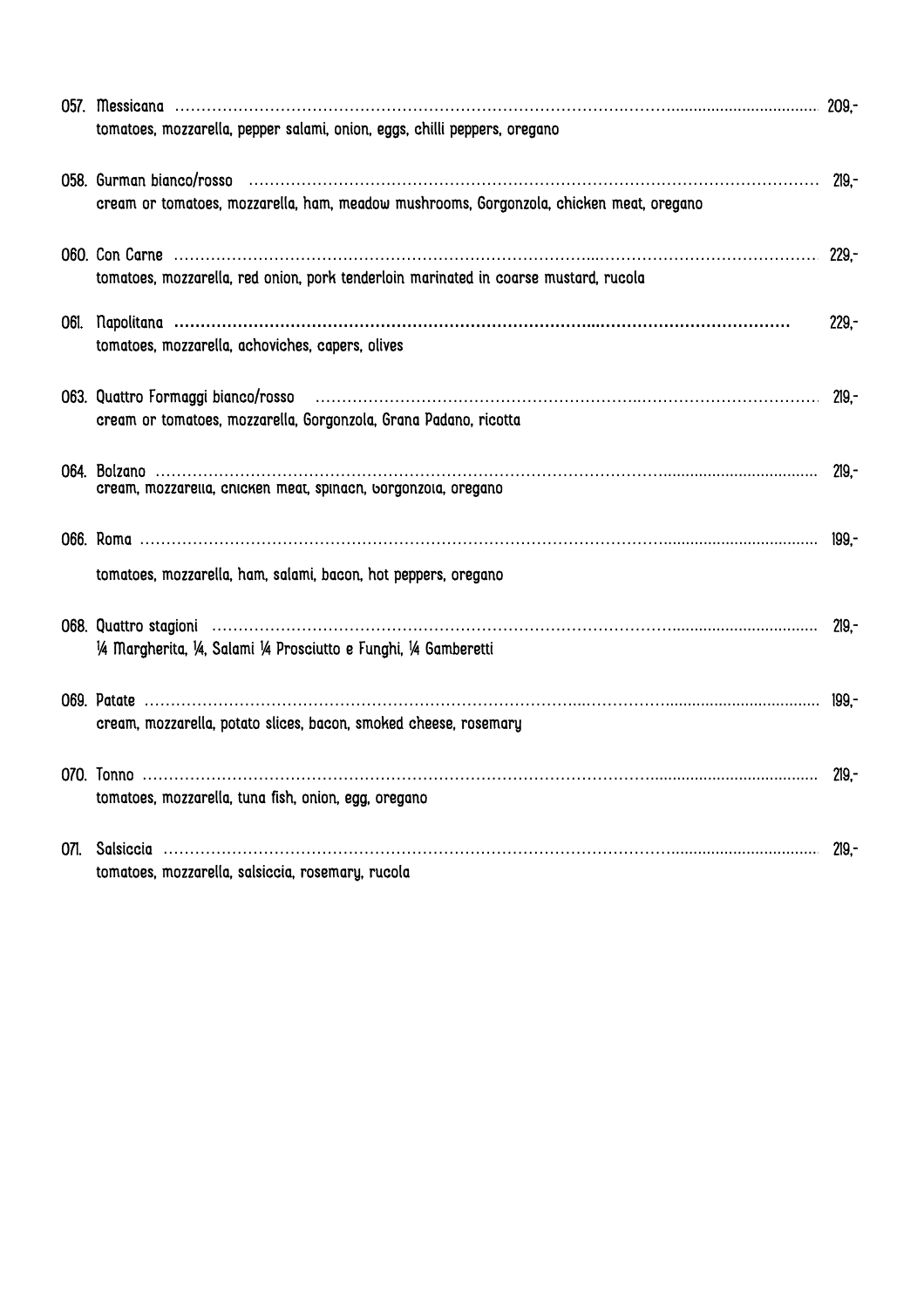| tomatoes, mozzarella, bacon, salsiccia, mushrooms, cherry tomatoes                                            |         |
|---------------------------------------------------------------------------------------------------------------|---------|
| tomatoes, mozzarella, bacon, , garlic, spinach, onion, egg, oregano                                           |         |
| 077. Gamberetti e Polpo (111) 219,-<br>tomatoes, mozzarella, large shrimps, pieces of octopus, garlic, rucola |         |
| tomatoes, mozzarella, ham, pineapple                                                                          |         |
| tomatoes, mozzarella, spinach, ricotta, corn, egg                                                             | $199 -$ |
| cream, mozzarella, ham, Camembert-type cheese, cranberries                                                    |         |
| tomatoes, mozzarella, eggplant, pepper, spinach, garlic                                                       |         |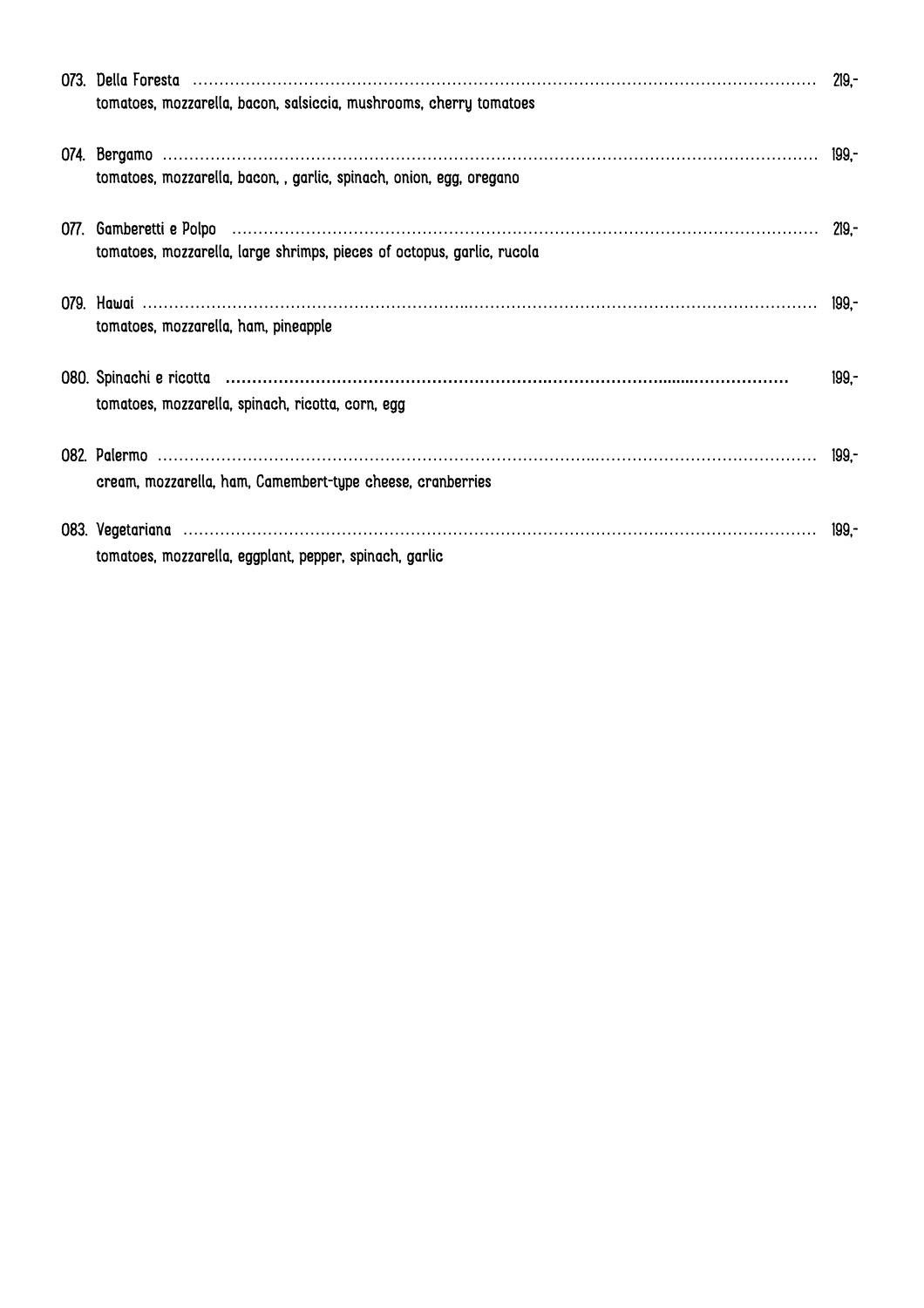## HOMEMADE BREAD FROM OUR OVEN

| 150. Italian white bread with herb butter |                                                                                                                                                                                                                                | - 39.- |
|-------------------------------------------|--------------------------------------------------------------------------------------------------------------------------------------------------------------------------------------------------------------------------------|--------|
|                                           | 152. Foccacia with olive oil, Grana Padano, garlic and rosemary manufaction contained and the season of 89,-                                                                                                                   |        |
|                                           | 094. Whole Italian white bread manufactured and the control of the control of the control of the control of the control of the control of the control of the control of the control of the control of the control of the contr | 69.    |

#### EXTRA PIZZA INGREDIENTS:

Price for each ingredient

| 084. Eggs, garlic, basil, onion, fresh chilli pappers                                                                                                                                                   | $19 -$ |
|---------------------------------------------------------------------------------------------------------------------------------------------------------------------------------------------------------|--------|
| 085. 50g meadow mushrooms, 60g hot peppers, 60g pepperoncini, 60g corn, 80g pineapple<br>40g olives, cream, 50g green beans, 60g spinach, 100g tomatoes, 20g capers marrow and the stream stream to the | -29,-  |
| 086. 90g ham, 100g mozzarella, 50g salami, 70g bacon, 100g tuna fish, 20g Grana Padano,                                                                                                                 |        |
| 087. 80g chicken meat, 150g meat ragout, 20g wild rocket manufactured and the content of the mean of the conte                                                                                          | -49. - |
| 089. 50g Prosciutto crudo, 30g anchovies, 70g boletes                                                                                                                                                   |        |
| 090. 80g sirloin slices, 5pcs shrimps, 100g salmon                                                                                                                                                      |        |
|                                                                                                                                                                                                         | $10 -$ |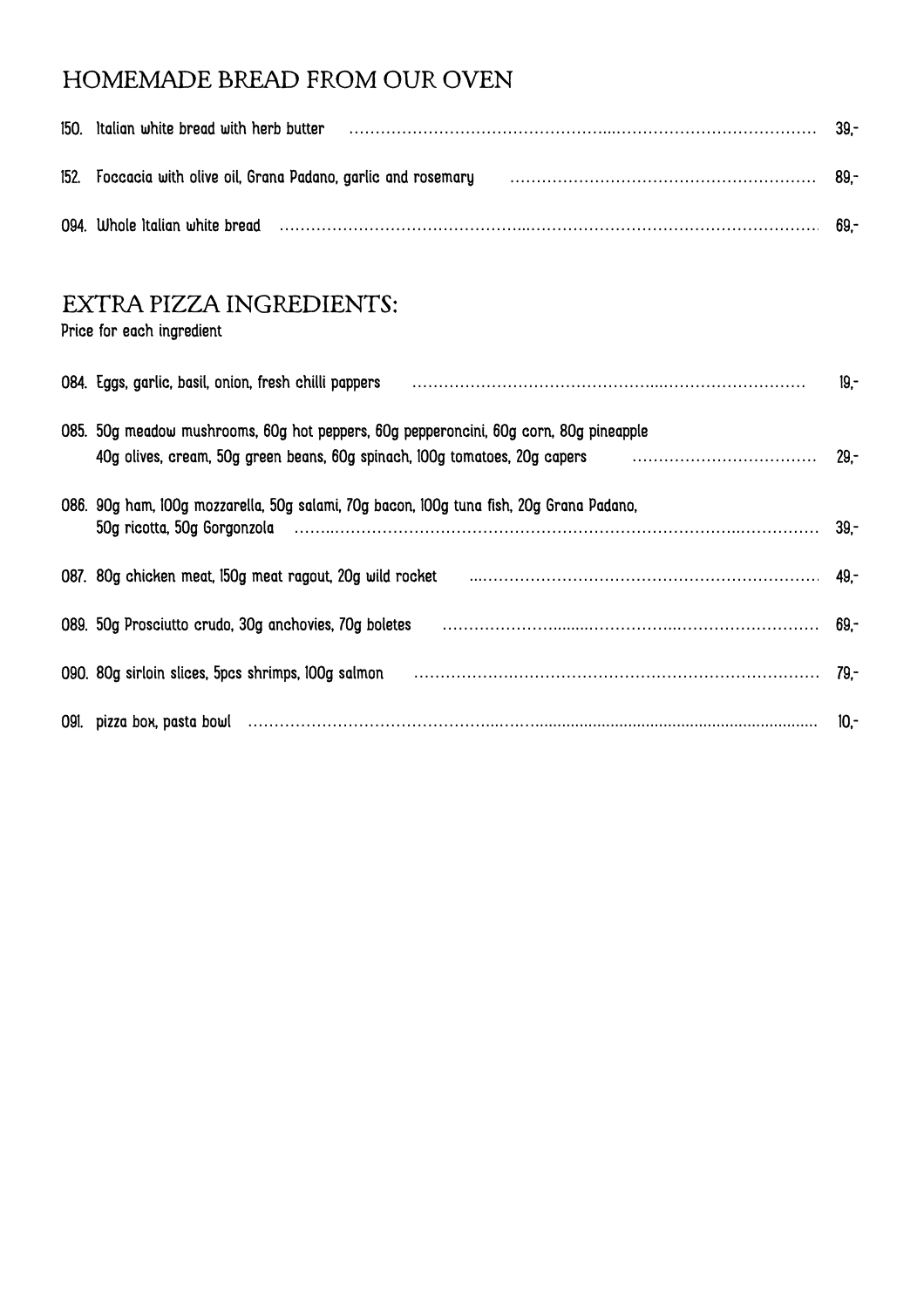# MEAT

|      | 106. 250g Chicken breasts with mushroom sauce manumental continuum control control 259,-                          |  |
|------|-------------------------------------------------------------------------------------------------------------------|--|
|      | 109. 200g Crispy chicken breasts stuffed with ham and cheese, smooth garlic dressing                              |  |
|      | 134. 500g Spicy chicken wings, 2 sauces, garlic baguette maturities and contain the content and contained a 229,- |  |
| 110. | -250g Spicy grilled pork tenderloin aglio olio e peperoncino", demi-glace and accommunication and the support o   |  |
| 112. | 250g Sliced pork sirloin wrapped in bacon, with rosemary and demi-glace                                           |  |
| 116. | 300g Grilled neck with baked chilli peppers, wild rocket and dried tomatoes                                       |  |
| 118. | 300g Pork neck with roasted meadow mushrooms with fresh parsley and Grana Padano Fig. (1995).                     |  |
|      | 135. 500g Baked ribs in spicy marinade, homemade BBQ sauce, garlic baguette marror contained the contained 269,-  |  |
| 121. | 250g Beef Diamond Muscle Steak with glazed shallots, demi-glace manufactured and successive and 329,-             |  |
|      | 133. 250g Beef Rump Steak with crystal sea salt, demi-glace manufactured and contain and the 369,-                |  |
|      | 124. 200g Grilled Beef Steak with pepper demi-glace manufactured contains and the container and 409,-             |  |
|      | 132. 200g Beef tartare with fried bread manufactured and the content of the state of 369,-                        |  |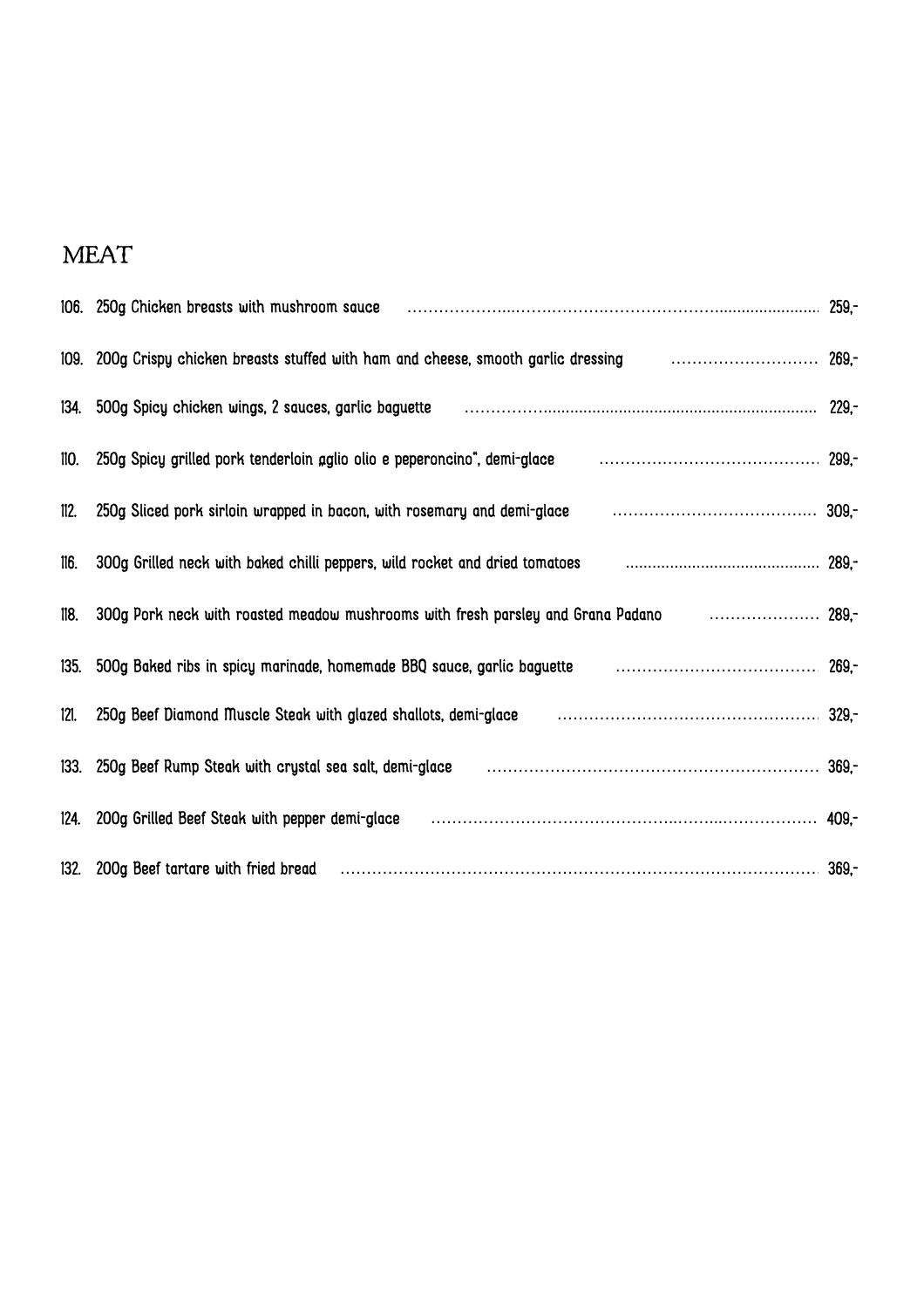## FISH

| 126. 200g salmon steak with lemon oil           | 329  |
|-------------------------------------------------|------|
| 128. 200g Grilled octopus with baked garlic dip | 329, |

## SIDEDISHES

|               | 138. 270g Homemade fried potatoes with fresh parsley manufactured and the content of the 69,-                   |        |
|---------------|-----------------------------------------------------------------------------------------------------------------|--------|
|               |                                                                                                                 |        |
|               |                                                                                                                 | $70 -$ |
|               |                                                                                                                 |        |
|               | 146. 150g Roasted beans with garlic and bacon manufactured and the control of the control of the control of the |        |
|               |                                                                                                                 |        |
|               |                                                                                                                 |        |
|               | SAUCES AND DIPS<br>spicy salsa, blue cheese dip, garlic mayonnaise, pepper sauce, homemade tartar dip           | 49,-   |
| <b>SNACKS</b> |                                                                                                                 |        |
|               |                                                                                                                 |        |
|               | 157. Marinated olives with Balkan cheese manufactured and the control of the set of 99,-                        |        |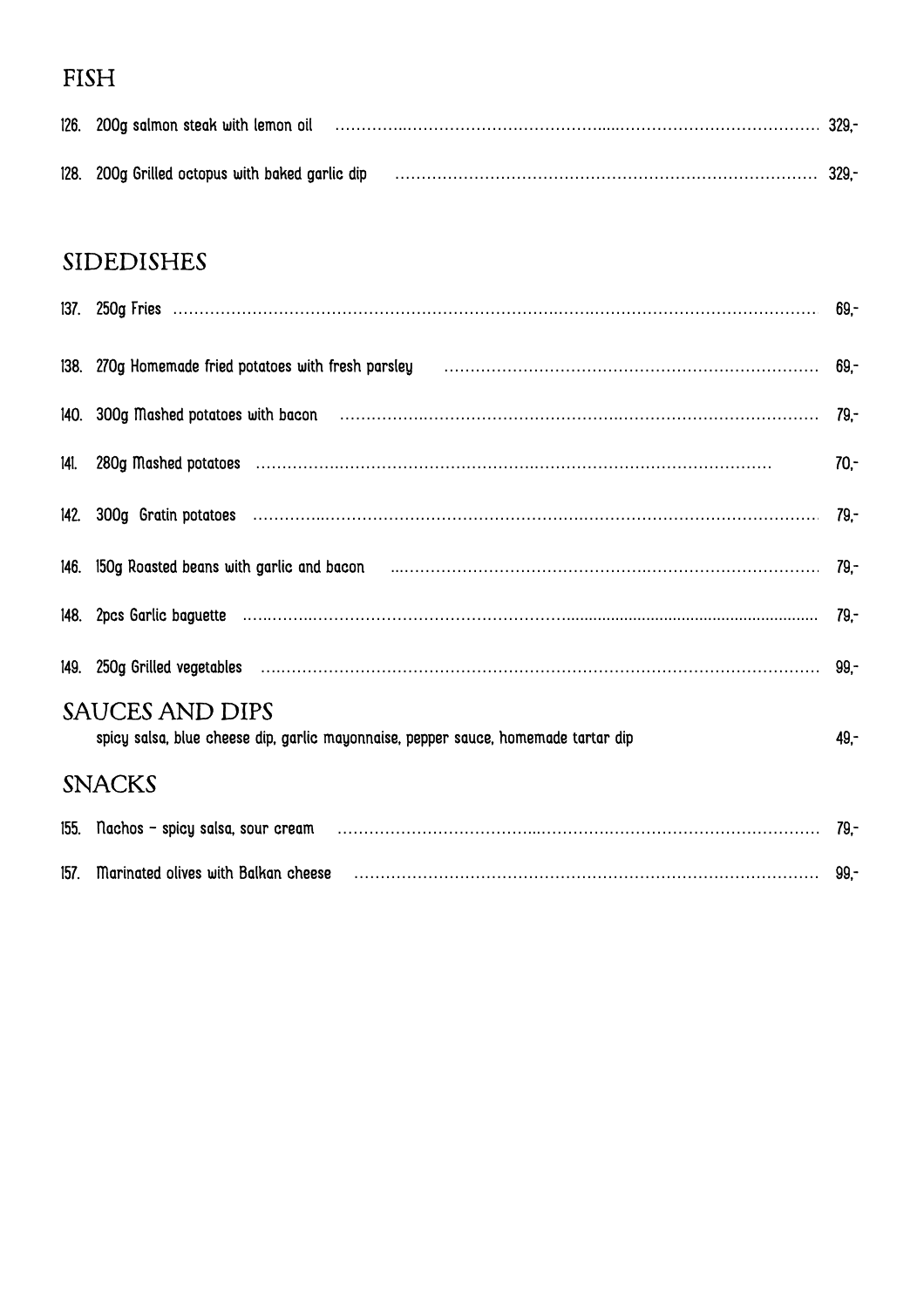#### **DESSERTS**

|      | 158. Homemade cheesecake with raspberry sauce manufactured contain and the manufactured and the 129,-            |       |
|------|------------------------------------------------------------------------------------------------------------------|-------|
|      | 159. Chocolate cake with sauce with sugar cherry in cherry brandy manufactured contains the content of 129,-     |       |
|      |                                                                                                                  | 129.- |
|      | 161. Vanilla ice-cream with hot raspberries and whipped cream manufactured contain contained variation and 129,- |       |
|      | 163. Baked crepes with mascarpone stuffed with cherries, vanilla ice cream mass contain the container the 129,-  |       |
| 165. | chocolate, vanilla, strawberry, raspberry sorbet                                                                 |       |

# JUNIOR MENU

| 149 <sup>-</sup> 120g Fried chicken schnitzel with mashed potatoes or farm fries match contained a subsequent that the state |  |  |
|------------------------------------------------------------------------------------------------------------------------------|--|--|
| 149, 120g Grilled chicken breast with mashed potatoes or farm fries matches and contain the control of the 149-              |  |  |
| 150g Penne with tomato sauce and Grana Padano material contains and the contract to the 109,-                                |  |  |